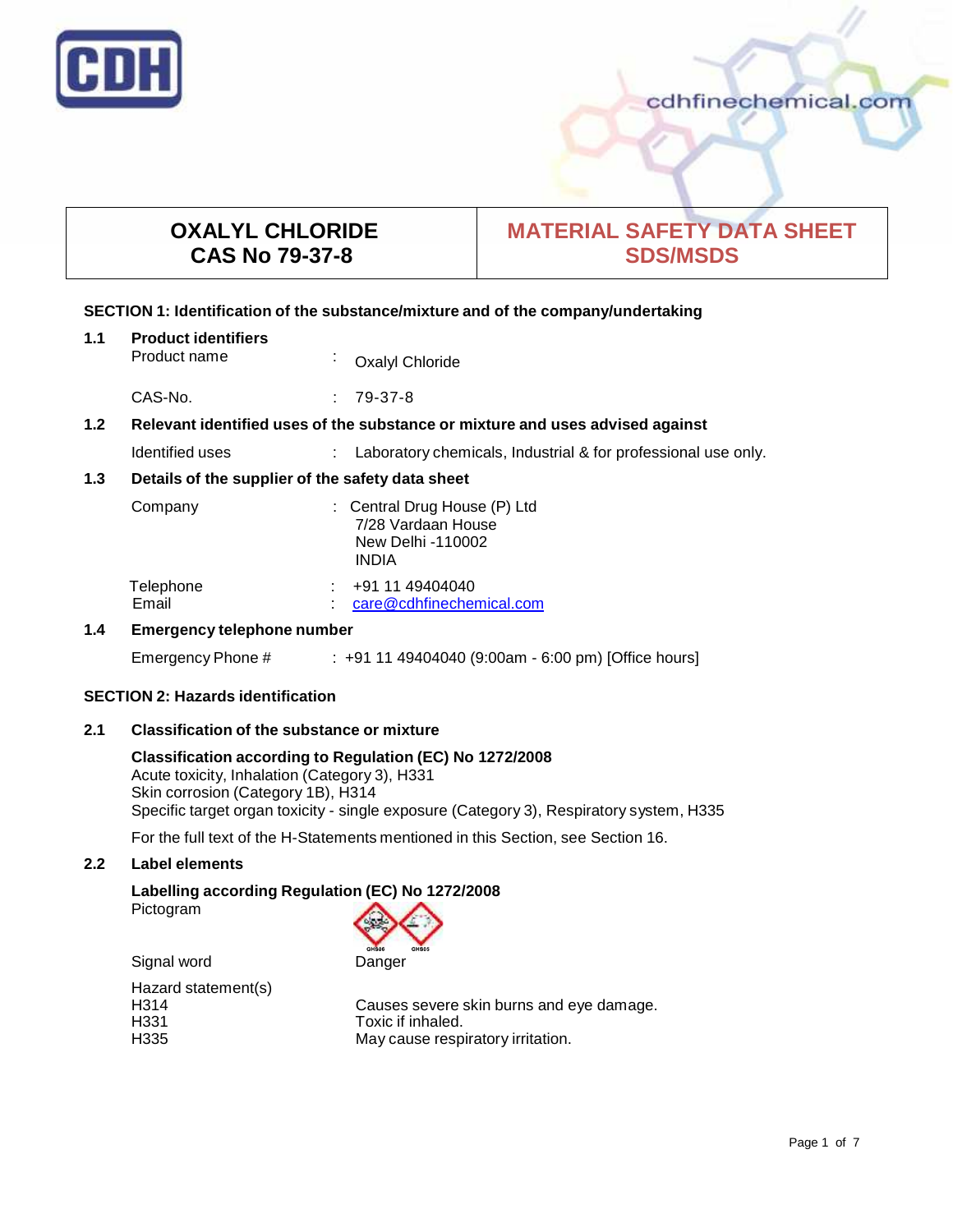| Precautionary statement(s)           |                                                                                                                                     |
|--------------------------------------|-------------------------------------------------------------------------------------------------------------------------------------|
| P <sub>261</sub>                     | Avoid breathing vapours.                                                                                                            |
| P <sub>280</sub>                     | Wear protective gloves/ protective clothing/ eye protection/ face<br>protection.                                                    |
| $P305 + P351 + P338$                 | IF IN EYES: Rinse cautiously with water for several minutes. Remove<br>contact lenses, if present and easy to do. Continue rinsing. |
| P310                                 | Immediately call a POISON CENTER/doctor.                                                                                            |
| Supplemental Hazard information (EU) |                                                                                                                                     |
| FUH014                               | Reacts violently with water                                                                                                         |

EUH014 Reacts violently with water.<br>EUH029 Contact with water liberates Contact with water liberates toxic gas.

# **2.3 Other hazards**

This substance/mixture contains no components considered to be either persistent, bioaccumulative and toxic (PBT), or very persistent and very bioaccumulative (vPvB) at levels of 0.1% or higher.<br>Reacts violently with water., Contact with water liberates toxic gas.

### **SECTION 3: Composition/information on ingredients**

#### **3.1 Substances**

| Synonyms         | : Ethanedioyl dichloride |
|------------------|--------------------------|
| Formula          | $C2Cl2O2$                |
| Molecular weight | : $126.93$ g/mol         |
| CAS-No.          | $.79-37-8$               |
| EC-No.           | $: 201 - 200 - 2$        |

| Hazardous ingredients according to Regulation (EC) No 1272/2008<br>Classification<br>Concentration<br>Component |                                      |                                                                   |                  |  |  |
|-----------------------------------------------------------------------------------------------------------------|--------------------------------------|-------------------------------------------------------------------|------------------|--|--|
| <b>Oxalyl choride</b>                                                                                           |                                      |                                                                   |                  |  |  |
| CAS-No.<br>EC-No.                                                                                               | 79-37-8<br>201-200-2                 | Acute Tox. 3; Skin Corr. 1B;<br>STOT SE 3; H331, H314,<br>H335    | $\leq$ 100 %     |  |  |
| <b>Trichloroacetyl chloride</b>                                                                                 |                                      |                                                                   |                  |  |  |
| CAS-No.<br>EC-No.                                                                                               | 76-02-8<br>200-926-7                 | Acute Tox. 4; Acute Tox. 1;<br>Skin Corr. 1B; H302, H330,<br>H314 | $>= 0.1 - 1\%$   |  |  |
| <b>Phosgene</b>                                                                                                 |                                      |                                                                   |                  |  |  |
| CAS-No.<br>EC-No.<br>Index-No.                                                                                  | 75-44-5<br>200-870-3<br>006-002-00-8 | Press. Gas; Acute Tox. 2;<br>Skin Corr. 1B; , H330, H314          | $>= 0.1 - < 1\%$ |  |  |

For the full text of the H-Statements mentioned in this Section, see Section 16.

### **SECTION 4: First aid measures**

#### **4.1 Description of first aid measures**

#### **General advice**

Consult a physician. Show this safety data sheet to the doctor in attendance.

#### **If inhaled**

If breathed in, move person into fresh air. If not breathing, give artificial respiration. Consult a physician.

## **In case of skin contact**

Take off contaminated clothing and shoes immediately. Wash off with soap and plenty of water. Take victim immediately to hospital. Consult a physician.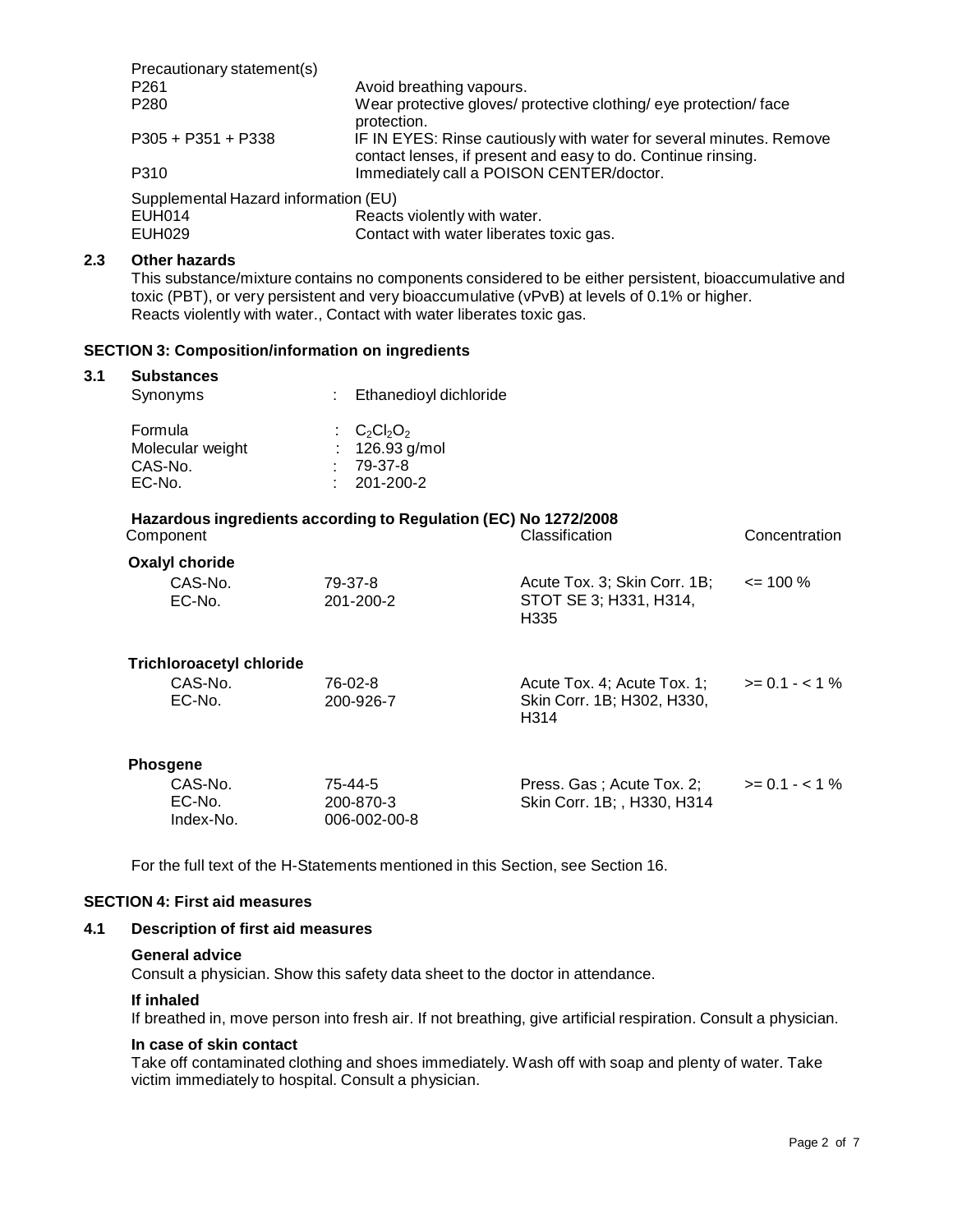### **In case of eye contact**

Rinse thoroughly with plenty of water for at least 15 minutes and consult a physician.

#### **If swallowed**

Do NOT induce vomiting. Never give anything by mouth to an unconscious person. Rinse mouth with water. Consult a physician.

#### **4.2 Most important symptoms and effects, both acute and delayed**

The most important known symptoms and effects are described in the labelling (see section 2.2) and/or in section 11

**4.3 Indication of any immediate medical attention and special treatment needed** No data available

#### **SECTION 5: Firefighting measures**

#### **5.1 Extinguishing media**

**Suitable extinguishing media** Dry powder

- **5.2 Special hazards arising from the substance ormixture** Carbon oxides, Hydrogen chloride gas
- **5.3 Advice for firefighters** Wear self-contained breathing apparatus for firefighting if necessary.
- **5.4 Further information** No data available

#### **SECTION 6: Accidental release measures**

- **6.1 Personal precautions, protective equipment and emergency procedures** Wear respiratory protection. Avoid breathing vapours, mist or gas. Ensure adequate ventilation. Evacuate personnel to safe areas. For personal protection see section 8.
- **6.2 Environmental precautions** Prevent further leakage or spillage if safe to do so. Do not let product enter drains.
- **6.3 Methods and materials for containment and cleaning up** Soak up with inert absorbent material and dispose of as hazardous waste. Do not flush with water. Keep in suitable, closed containers for disposal.
- **6.4 Reference to other sections**

For disposal see section 13.

#### **SECTION 7: Handling and storage**

#### **7.1 Precautions for safe handling**

Avoid contact with skin and eyes. Avoid inhalation of vapour or mist. For precautions see section 2.2.

## **7.2 Conditions for safe storage, including any incompatibilities**

Store in cool place. Keep container tightly closed in a dry and well-ventilated place. Containers which are opened must be carefully resealed and kept upright to prevent leakage. Never allow product to get in contact with water during storage.

Store under inert gas. Storage class (TRGS 510): Non-combustible, acute toxic Cat. 1 and 2 / very toxic hazardous materials

#### **7.3 Specific end use(s)**

Apart from the uses mentioned in section 1.2 no other specific uses are stipulated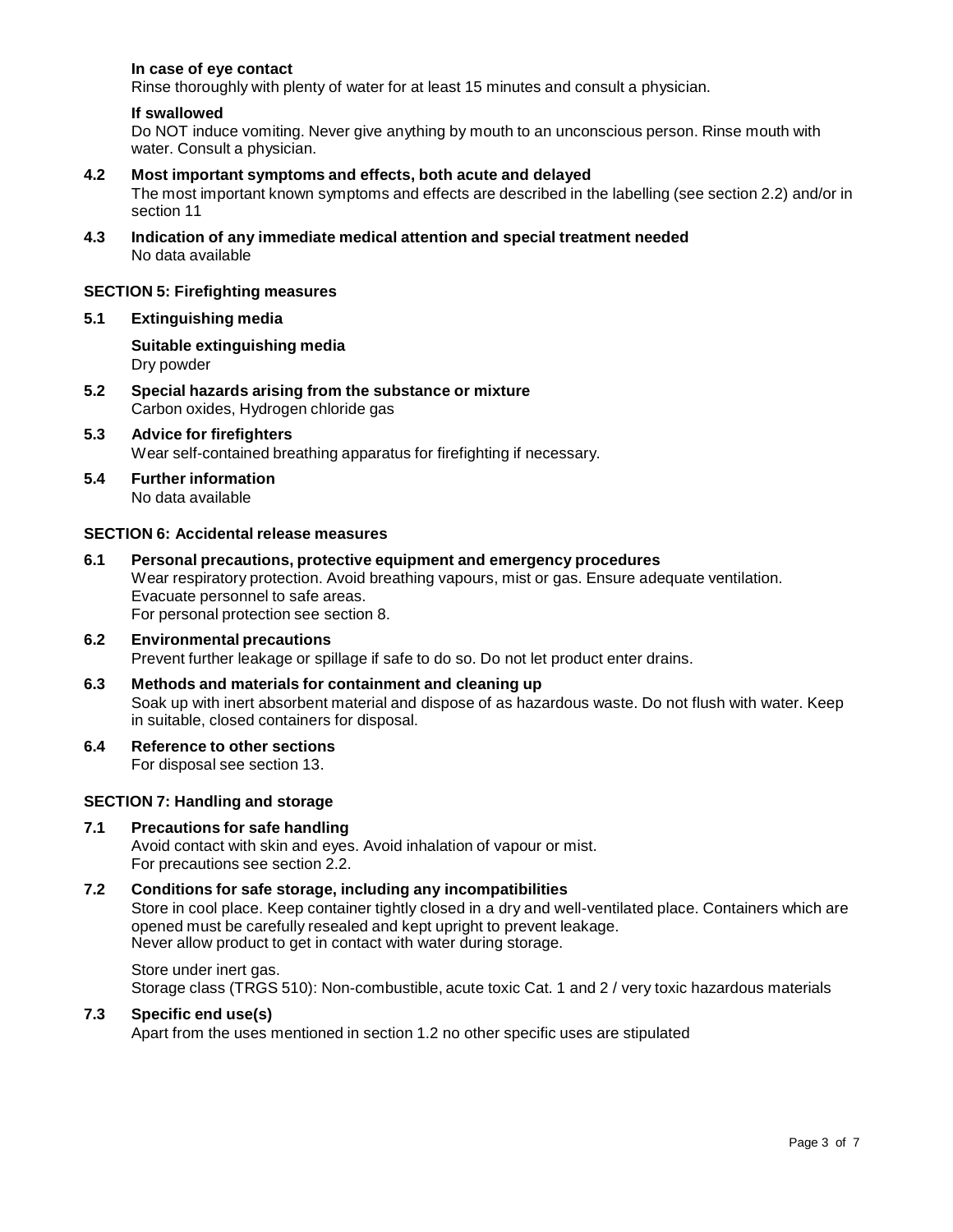### **SECTION 8: Exposure controls/personal protection**

# **8.1 Control parameters**

## **8.2 Exposure controls**

#### **Appropriate engineering controls**

Avoid contact with skin, eyes and clothing. Wash hands before breaks and immediately after handling the product.

## **Personal protective equipment**

#### **Eye/face protection**

Tightly fitting safety goggles. Faceshield (8-inch minimum). Use equipment for eye protection tested and approved under appropriate government standards such as NIOSH (US) or EN 166(EU).

#### **Skin protection**

Handle with gloves. Gloves must be inspected prior to use. Use proper glove removal technique (without touching glove's outer surface) to avoid skin contact with this product. Dispose of contaminated gloves after use in accordance with applicable laws and good laboratory practices. Wash and dry hands.

#### **Body Protection**

Complete suit protecting against chemicals, Flame retardant protective clothing, The type of protective equipment must be selected according to the concentration and amount of the dangerous substance at the specific workplace.

#### **Respiratory protection**

Where risk assessment shows air-purifying respirators are appropriate use (US) or type AXBEK (EN 14387) respirator cartridges as a backup to engine protection, use a full-face supplied air respirator. Use respirators and components tested and approved under appropriate government standards such as NIOSH (US) or CEN (EU).

#### **Control of environmental exposure**

Prevent further leakage or spillage if safe to do so. Do not let product enter drains.

#### **SECTION 9: Physical and chemical properties**

#### **9.1 Information on basic physical and chemical properties**

| a) | Appearance                      | Form: liquid, clear<br>Colour: colourless |
|----|---------------------------------|-------------------------------------------|
| b) | Odour                           | No data available                         |
| C) | <b>Odour Threshold</b>          | No data available                         |
| d) | рH                              | No data available                         |
| e) | Melting point/freezing<br>point | Melting point/range: 10 °C - lit.         |
| f) | Initial boiling point and       | $62 - 65$ °C - lit.                       |
| g) | boiling range<br>Flash point    | No data available                         |
| h) | Evaporation rate                | No data available                         |
| i) | Flammability (solid, gas)       | No data available                         |
| j) | Upper/lower                     | No data available                         |
|    | flammability or                 |                                           |
|    | explosive limits                |                                           |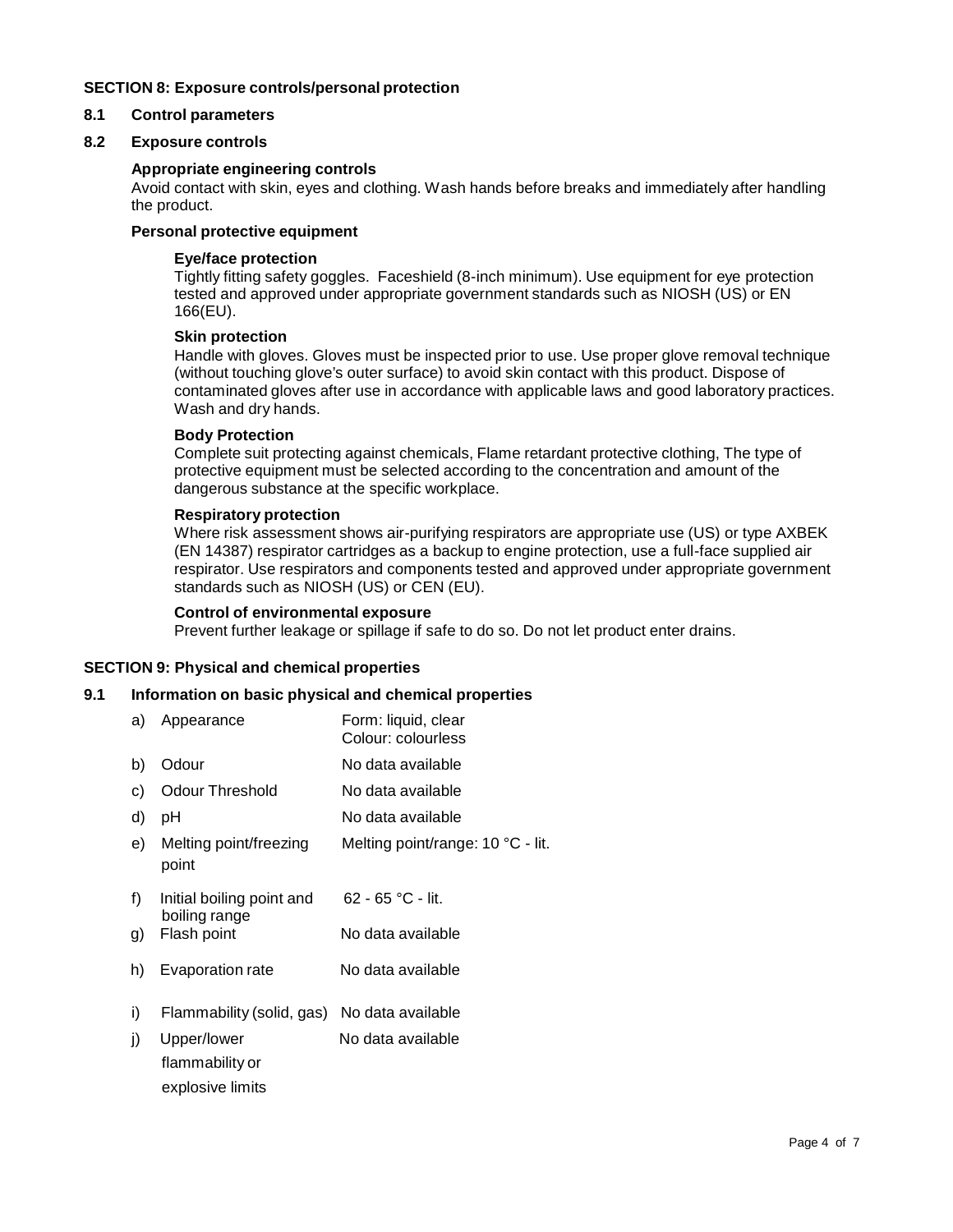|                                             | k)                                                                          | Vapour pressure                            | 150 mmHg at 20 °C           |
|---------------------------------------------|-----------------------------------------------------------------------------|--------------------------------------------|-----------------------------|
|                                             | I)                                                                          | Vapour density                             | $4.38 - (Air = 1.0)$        |
|                                             | m)                                                                          | Relative density                           | 1.5 g/mL at 20 $^{\circ}$ C |
|                                             | n)                                                                          | Water solubility                           | No data available           |
|                                             | O).                                                                         | Partition coefficient: n-<br>octanol/water | No data available           |
|                                             | p)                                                                          | Auto-ignition<br>temperature               | No data available           |
|                                             | q)                                                                          | Decomposition<br>temperature               | No data available           |
|                                             | r)                                                                          | Viscosity                                  | No data available           |
|                                             | s)                                                                          | Explosive properties                       | No data available           |
|                                             | t)                                                                          | Oxidizing properties                       | No data available           |
| 9.2                                         | Other safety information<br>Relative vapour density<br>$4.38 - (Air = 1.0)$ |                                            |                             |
| <b>SECTION 10: Stability and reactivity</b> |                                                                             |                                            |                             |

- **10.1 Reactivity** No data available
- **10.2 Chemical stability** Stable under recommended storage conditions.
- **10.3 Possibility of hazardous reactions** Reacts violently with water.
- **10.4 Conditions to avoid** Exposure to moisture
- **10.5 Incompatible materials** Bases, Oxidizing agents, Alcohols
- **10.6 Hazardous decomposition products** Hazardous decomposition products formed under fire conditions. - Carbon oxides, Hydrogen chloride gas Other decomposition products - No data available In the event of fire: see section 5

# **SECTION 11: Toxicological information**

#### **11.1 Information on toxicological effects**

#### **Acute toxicity**

LC50 Inhalation - Rat - 1 h - 1840 ppm(Oxalyl choride)

# **Skin corrosion/irritation**

No data available(Oxalyl choride)

**Serious eye damage/eye irritation** No data available(Oxalyl choride)

# **Respiratory orskin sensitisation**

No data available(Oxalyl choride)

#### **Germ cell mutagenicity**

No data available(Oxalyl choride)

#### **Carcinogenicity**

IARC: No component of this product present at levels greater than or equal to 0.1% is identified as probable, possible or confirmed human carcinogen by IARC.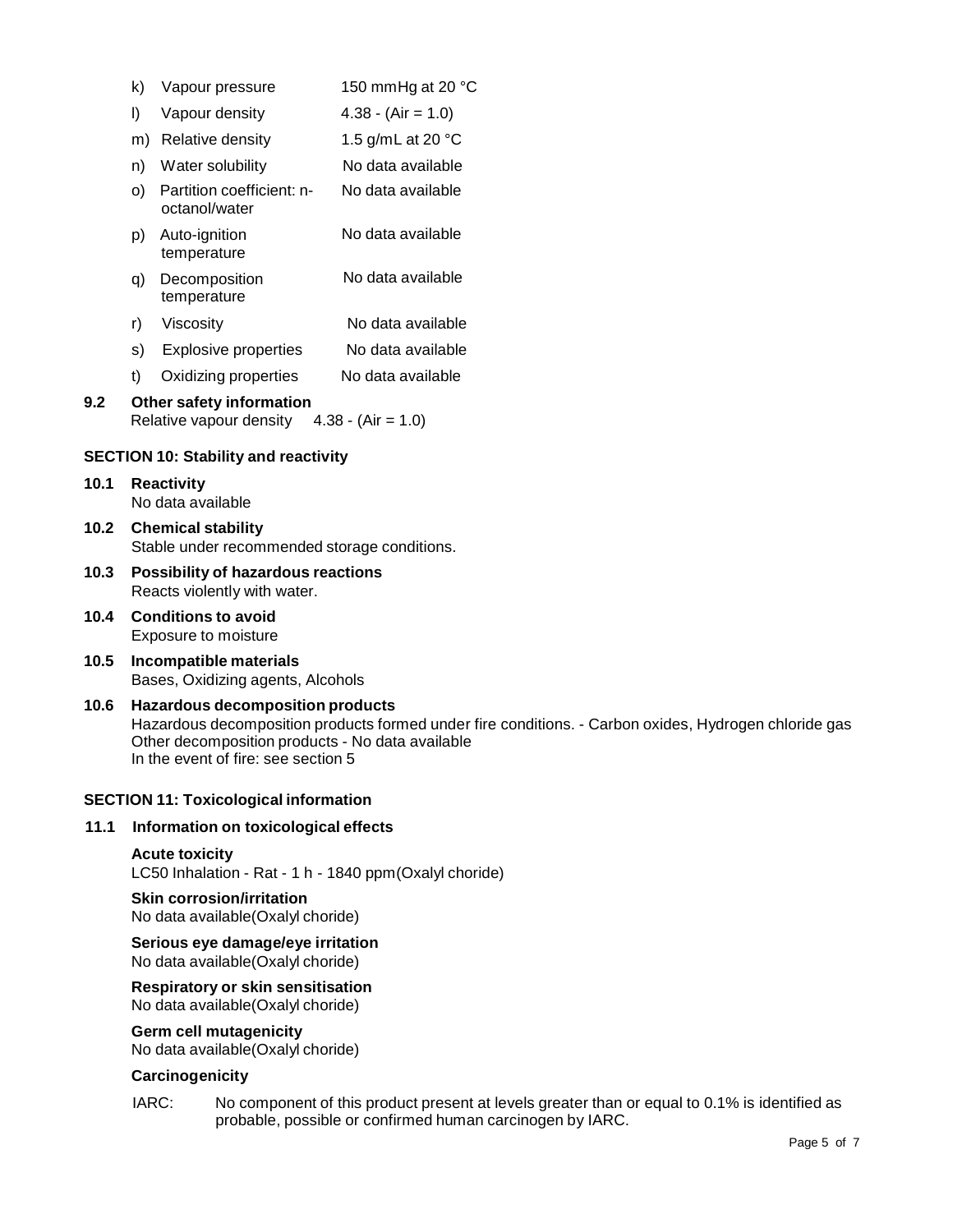#### **Reproductive toxicity** No data available(Oxalyl choride)

#### **Specific target organ toxicity - single exposure**

Inhalation - May cause respiratory irritation.(Oxalyl choride) No data available

**Specific target organ toxicity - repeated exposure** No data available

#### **Aspiration hazard**

No data available(Oxalyl choride)

#### **Additional Information**

RTECS: Not available

burning sensation, Cough, wheezing, laryngitis, Shortness of breath, spasm, inflammation and edema of the larynx, spasm, inflammation and edema of the bronchi, pneumonitis, pulmonary edema, Material is extremely destructive to tissue of the mucous membranes and upper respiratory tract, eyes, and skin., To the best of our knowledge, the chemical, physical, and toxicological properties have not been thoroughly investigated.(Oxalyl choride)

#### **SECTION 12: Ecological information**

# **12.1 Toxicity**

No data available

- **12.2 Persistence and degradability** No data available
- **12.3 Bioaccumulative potential** No data available
- **12.4 Mobility in soil** No data available(Oxalyl choride)
- **12.5 Results of PBT and vPvB assessment** This substance/mixture contains no components considered to be either persistent, bioaccumulative and toxic (PBT), or very persistent and very bioaccumulative (vPvB) at levels of 0.1% or higher.
- **12.6 Other adverse effects** No data available

#### **SECTION 13: Disposal considerations**

## **13.1 Waste treatment methods**

#### **Product**

Offer surplus and non-recyclable solutions to a licensed disposal company.

#### **Contaminated packaging**

Dispose of as unused product.

#### **SECTION 14: Transport information**

# **14.1 UN number**

ADR/RID: 2922

IMDG: 2922 IATA: 2922

#### **14.2 UN proper shipping name**

| ADR/RID: | CORROSIVE LIQUID, TOXIC, N.O.S. (Oxalyl choride) |
|----------|--------------------------------------------------|
| IMDG:    | CORROSIVE LIQUID, TOXIC, N.O.S. (Oxalyl choride) |
| IATA:    | Corrosive liquid, toxic, n.o.s. (Oxalyl choride) |